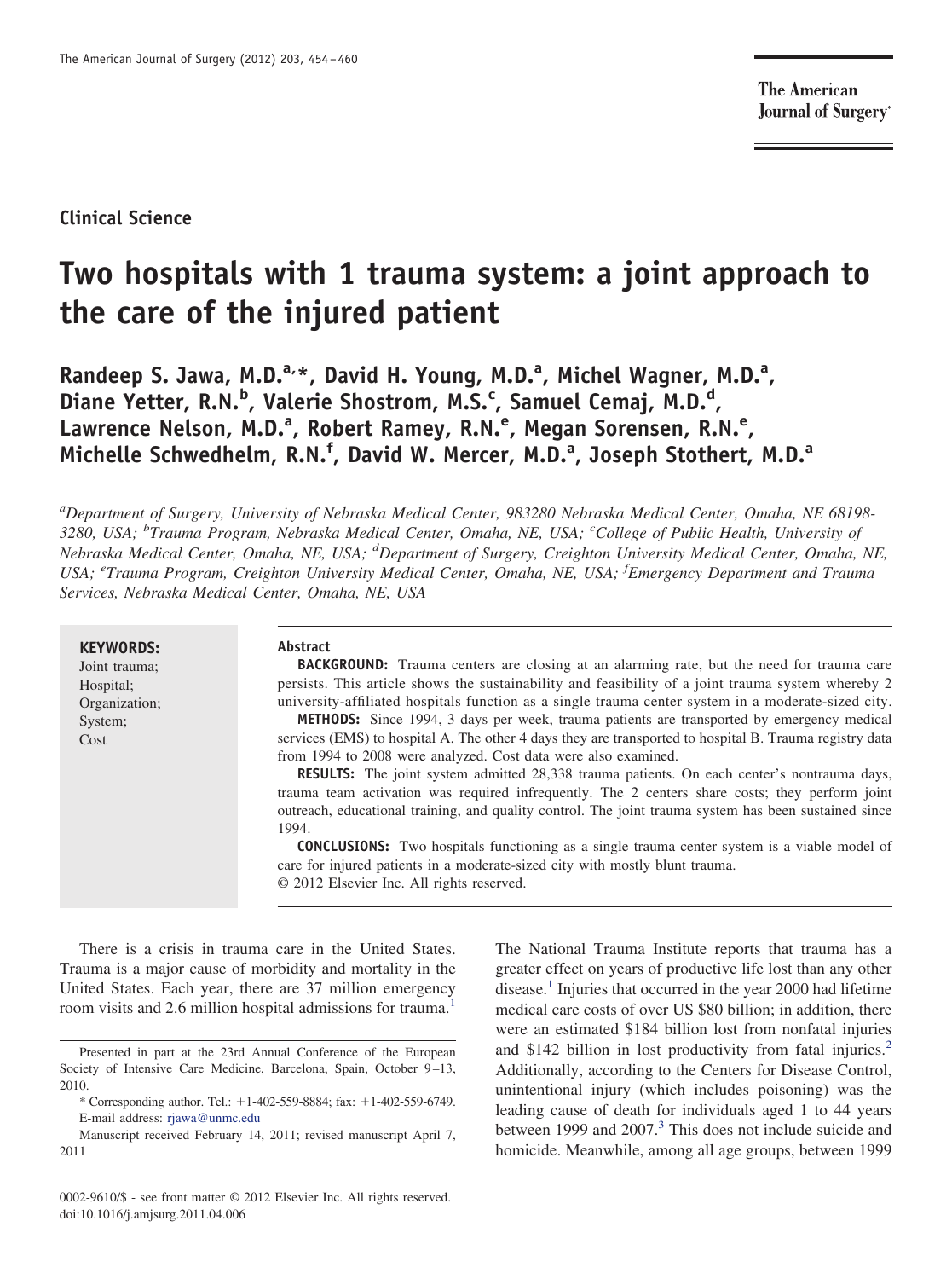and 2007, unintentional injury was the 5th leading cause of death.[3](#page-5-2) Despite the massive numbers of hospitalizations for injury, trauma centers can no longer afford to stay open. Between 1983 and 1991, 66 trauma centers closed or became "de-designated."[4](#page-5-3) Between 1990 and 2005, the rate of trauma center closure accelerated, with 339 trauma centers closing.[5](#page-5-4) This represented one third of all trauma centers in the United States during this period.<sup>[5](#page-5-4)</sup> Between 2001 and 2004, 30 trauma centers closed.<sup>[6](#page-5-5)</sup>

Reasons for trauma center closures are myriad but principal among them is the limited reimbursement and lack of reimbursement for hospital services. This is especially true for urban trauma centers that have a high volume of penetrating trauma. In this regard, trauma centers are classically viewed as nonprofitable, serving higher proportions of uninsured patients and underinsured patients than nontrauma centers.<sup>[5](#page-5-4)</sup> In a 1992 report by Dailey et  $al<sup>4</sup>$  $al<sup>4</sup>$  $al<sup>4</sup>$  on trauma center closures, none of the of the 14 closed urban/inner city trauma centers responding to their survey reported making a profit from their trauma services, but rather they reported a mean loss of \$1.5 million over the 12 months preceding trauma center closure. Similarly, none of the 27 closed suburban trauma centers responding to the survey reported making a profit from their trauma services; their mean estimated loss for the 12 months before trauma center closure was \$1.26 million. The lack of reimbursement coupled with the high institutional cost of trauma care is a daunting problem.[7](#page-5-6) Further contributing to this crisis in trauma care are the lack of specialists and the lack of interest from physicians and administration. The closure of trauma centers adds pressure to those that still remain to handle greater volumes of patients and often forces patients or emergency medical services (EMS) personnel to travel greater distances to find an appropriate level of care. $2.6$  Alternative models to sustain the viability of trauma centers are needed to avert a deepening crisis. We show the sustainability and feasibility of a joint trauma system whereby 2 separate university-affiliated medical centers work in collaboration to care for injured patients.

## **Materials and Methods**

In the early 1990s, the hospitals in Omaha, NE, like those in many other parts of the United States, were under intense financial duress. Since the 1990s, this major metropolitan area has increased in size to a recent population of approximately 800,000 but has retained a limited trauma volume per capita, especially compared with trauma centers in larger urban areas. Given the limited trauma volume, it was jointly decided to combine trauma coverage at the 2 major university-affiliated medical centers (University of Nebraska Medical Center and Creighton University Medical Center) in 1994. The joint system was set up so that 1 hospital provides trauma coverage 3 days per week (ie, Tuesday, Friday, and Sunday). The other center provides coverage 4 days per week (ie, Monday, Wednesday, Thursday, and Saturday) perennially. This joint trauma program only applies to trauma patients brought to the hospital via EMS personnel. Each trauma center is responsible for its own "walk-in" trauma. In the case of a mass casualty, the trauma center of the day receives the initial 4 trauma patients; the second hospital then becomes active and treats the next 4 patients. Subsequently, the 2 hospitals alternate.

Because the 2 centers are only 2 miles apart with short drive times between the facilities, it is exceedingly rare for a critically injured patient not to be able to be transported to the trauma center of the day. In the highly unusual event that a critically ill injured patient arrives at a facility on its nontrauma day, coverage is initially provided by surgical residents and board-certified emergency physicians. Each hospital is staffed 24 hours per day 7 days per week by surgical residents and board-certified emergency physicians. The on-call trauma surgeon would also respond.

The residents rotating on the trauma service and trauma surgeons only provide coverage at their native institution. Both hospitals have maintained an in-house trauma surgeon on their respective trauma days. At both centers, trauma surgeons also participate in acute care surgery call. However, only trauma surgeons at hospital A also provide critical care coverage. At both institutions, attending trauma surgeon reimbursement for in-house call is accounted for in the base salary. Although there is an incentive program at each institution, there is no additional salary support for home call.

At the inception of the joint trauma program, the trauma medical director for both hospitals was also the medical director for the Omaha Fire Department. He discussed the joint program plans with the EMS providers. Because the prehospital program is paramedic based and protocol driven, there was no additional EMS training required or additional cost for this. Furthermore, over about 6 months before implementation of the joint trauma program, the trauma medical director met with the authorities at the 4 other major hospitals (nontrauma centers) in the Omaha area and advised them of the plans. There were both individual and group meetings with personnel from these hospitals. Additionally, the marketing departments at both university-affiliated hospitals sent informational material to the outlying/regional institutions and other EMS providers. Early on, as requests for transfer of patients from outlying facilities came in to the nontrauma center of the day, they were passed over to the trauma center of the day. Over approximately the next year, the regional referral medical centers gained familiarity with the joint trauma system, so that calls for the transfer of injured patients were rarely made to the nontrauma center of the day. Hence, in the highly infrequent scenario, when the nontrauma center of the day is contacted, the call is transferred to the trauma center of the day. However, in the rare event that transfer to a specific surgeon or facility is requested by a patient or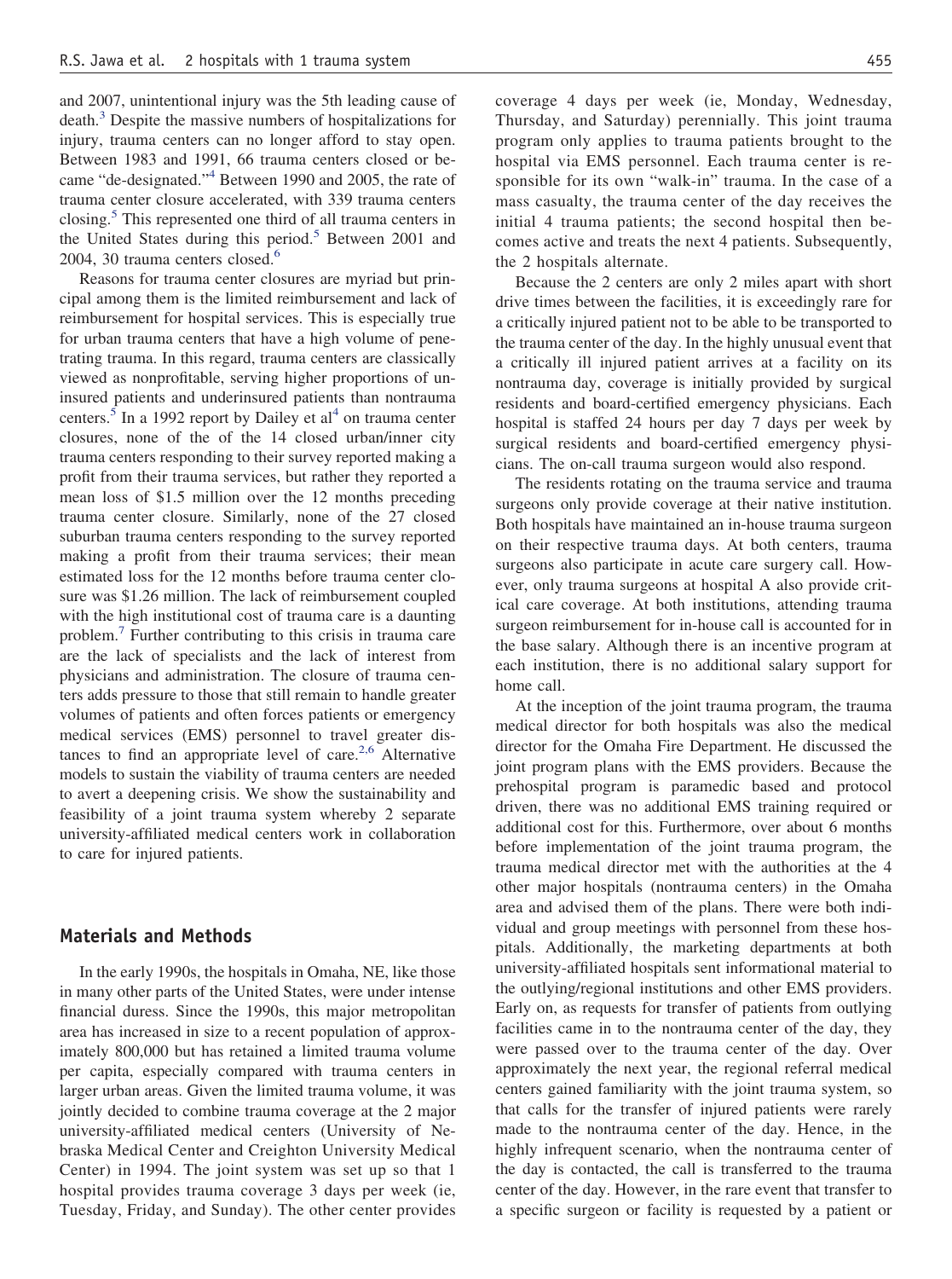<span id="page-2-0"></span>

| Patient demographics, 1994-2008<br>Table 1 |
|--------------------------------------------|
|--------------------------------------------|

|                                                                       | Hospital A                                                                                                                               | Hospital B |
|-----------------------------------------------------------------------|------------------------------------------------------------------------------------------------------------------------------------------|------------|
| Total trauma patients                                                 | 15,234                                                                                                                                   | 13,104     |
| Blunt trauma (%)                                                      | 90                                                                                                                                       | $86*$      |
| Mechanism (%)                                                         |                                                                                                                                          |            |
| Fall                                                                  | 36                                                                                                                                       | 25         |
| Motor vehicle/motorcycle crash                                        | 30                                                                                                                                       | 37         |
| Stab                                                                  | 2.5                                                                                                                                      | 3.8        |
| Gunshot wound                                                         | 4.5                                                                                                                                      | 7.2        |
| 0ther                                                                 | 27                                                                                                                                       | 27         |
| Arrived from (%)                                                      |                                                                                                                                          |            |
| Scene                                                                 | 52                                                                                                                                       | $72*$      |
| Transfer                                                              | 23                                                                                                                                       | 18         |
| 0ther                                                                 | 25                                                                                                                                       | 10         |
| Injury Severity Score (ISS)                                           | 23.2                                                                                                                                     | $29.8*$    |
| $>5$ (%)                                                              |                                                                                                                                          |            |
| Glasgow Coma Score (GCS)                                              | 8.7                                                                                                                                      | $12.0*$    |
| $<8$ (%)                                                              |                                                                                                                                          |            |
| Mortality rate (% of trauma                                           |                                                                                                                                          |            |
| admissions)                                                           | 5.2                                                                                                                                      | $6.4*$     |
| $\mathbf{r}$ , and $\mathbf{r}$ , and $\mathbf{r}$ , and $\mathbf{r}$ | $\mathbf{r} = \mathbf{r} \cdot \mathbf{r}$ and $\mathbf{r} = \mathbf{r} \cdot \mathbf{r}$ and $\mathbf{r} = \mathbf{r} \cdot \mathbf{r}$ |            |

 $^{\star}$ All values that were examined were significantly different ( $P<$ .01) between the 2 hospitals.

facility, then that surgeon/facility can accept the patient regardless of which hospital is the trauma center of the day.

Initially, there was a single trauma director who oversaw trauma care at both centers; he was a trauma attending at both facilities. As the programs evolved, they each acquired their own trauma directors and their own complement of trauma attendings. Quality control and oversight measures that were gradually incorporated included monthly joint peer review meetings, morbidity and mortality conferences, and discussion of system-related issues. Furthermore, given the extensive crosstalk between the 2 hospitals, both were apprised if a patient previously treated at 1 hospital goes to the other hospital. This happened infrequently, and patients were advised to pursue their care at whichever institution they prefer.

This program has been sustained without interruption since its inception in September 1994. In 2008, our joint system received comprehensive designation by the state of Nebraska, which is equivalent to American College of Surgeons (ACS) level 1 trauma center designation. However, at present, to our knowledge, the ACS has not accredited joint trauma programs.

We examined the trauma registry data of both institutions for admissions, mortality, and trauma team activations for the 1st 15 years since the joint trauma system's inception (ie, from late 1994 to the end of 2008). Where indicated, the chi-square test or Wilcoxon rank sum analyses were used for statistical analyses in consultation with the biostatistics department of the College of Public Health at the University of Nebraska Medical Center. A *P* value less than or equal to .05 was considered significant. Expense data for 2008 were also gathered for each facility. In these calculations, for definition purposes, direct cost was any expense that was billed to the patient for hospital services in 2008. This included a facility fee that includes labor, medications, supplies, operating room time, and so on. Indirect cost was any expense that was not billed to the patient but was the overhead cost of doing business in 2008. Examples include space, electricity, and costs for departments that were not directly involved in patient care, such as finance, quality control, and so on. In these expense calculations, physician fees were not included. We also examined payer mix by evaluating the percentage of patients treated at each facility who had no ability to pay or had a limited ability to pay (ie, they were insured through Medicaid). This study was considered exempt per the institutional review boards at both universities.

#### **Results**

In the 1st 15 calendar years since the inception of the collaborative trauma program, there were 15,234 admissions to hospital A and 13,104 admissions to hospital B. The majority (greater than 86%) of trauma at both hospitals was blunt trauma. Although the 2 facilities are located in geographically different neighborhoods, they are only 2 miles apart with short interhospital drive times. Despite their proximity, differences in patient demographics are readily apparent [\(Table 1\)](#page-2-0). Hospital B had significantly more penetrating trauma patients and more arrivals from the scene. Hospital B had significantly more patients with an Injury Severity Score (ISS) greater than 15 (29.8% vs 23.2%) and correspondingly a higher 15-year mortality rate (6.4% vs 5.2%). Furthermore, hospital B had a younger trauma patient population (38.8 vs 43.9 years) with a higher mean ISS (13.4 vs 11.7) and slightly lower mean Glasgow Coma Score (GCS) (13.3 vs 13.7) than hospital A [\(Table 2\)](#page-2-1). The mean hospital length of stay at both hospitals was approx-

<span id="page-2-1"></span>**Table 2** Patient statistics, 1994–2008

| Trauma patients                                                         | Hospital A                        | Hospital B                                                  |
|-------------------------------------------------------------------------|-----------------------------------|-------------------------------------------------------------|
| Age (mean $\pm$ SD, y) <sup>*</sup><br>GCS (mean $\pm$ SD) <sup>†</sup> | 43.9 $\pm$ 25.1<br>$13.7 \pm 3.2$ | $38.8 \pm 22.1$ <sup>T</sup><br>$13.3 \pm 3.8$ <sup>T</sup> |
| ISS (mean $\pm$ SD) <sup>‡</sup><br>Hospital length of stay             | $11.7 \pm 11.8$                   | $13.4 \pm 13.9^{\circ}$                                     |
| (mean $\pm$ SD, d) <sup>§</sup><br>ICU length of stay                   | $5.1 \pm 9.5$                     | 5.2 $\pm$ 8.9 <sup>T</sup>                                  |
| (mean $\pm$ SD, d) <sup>  </sup>                                        | $1.2 \pm 4.0$                     | $2.0 \pm 4.3$ <sup>T</sup>                                  |

SD, standard deviation; ICU, intensive care unit.

In the performance of statistical analyses, the values reflect only those patients in whom the data were available as follows: \*age (data available for hospital A, 15,192 patients; hospital B, 12,987 patients), † GCS (data available for hospital A, 15,221 patients; hospital B, 13,065 patients), <sup>‡</sup>ISS (data available for hospital A, 13,981 patients; hospital B, 11,951 patients), <sup>§</sup>hospital length of stay (data available for hospital A, 14,732 patients; hospital B, 12,421 patients), and  $\parallel$ ICU length of stay (data available for hospital A, 15,231 patients; hospital B, 10,500 patients).

Tall values were significantly different ( $P < .01$ ) between the 2 hospitals.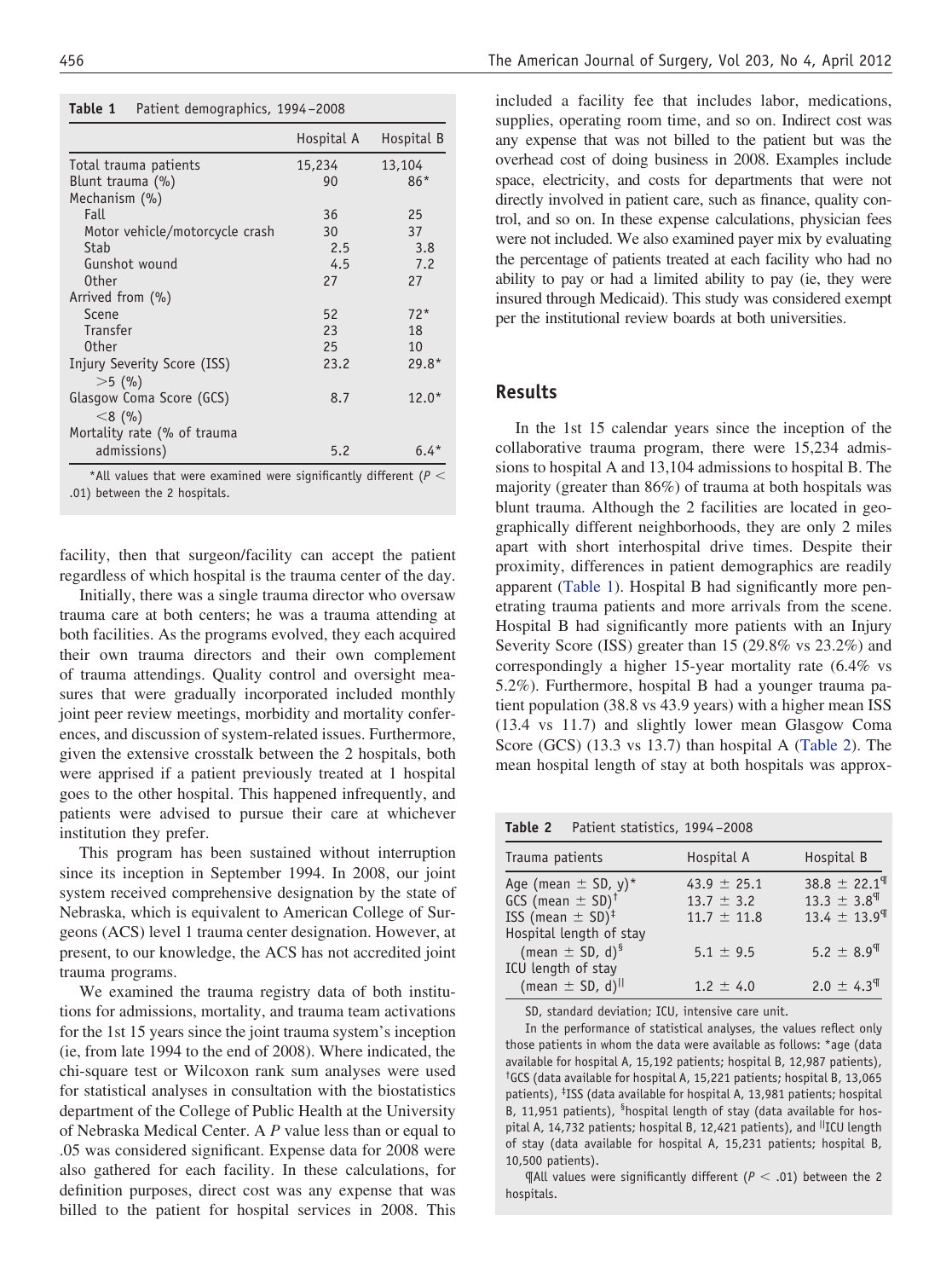<span id="page-3-0"></span>**Table 3** Trauma team activations and posthospitalization disposition 1994–2008

| Hospital A   | Hospital B    |
|--------------|---------------|
|              |               |
| 5,590        | 6,869         |
| 5,413        | $6,562*$      |
| 177(1.2)     | 307 $(2.3)^*$ |
|              |               |
| 10,309 (68%) | 9,562 (73%)   |
| 883          | 638           |
|              |               |
|              |               |
| 2,547        | 1,175         |
| 1.495        | 1,643         |
|              |               |

\*All values that were examined were significantly different (*P* .01) between the 2 hospitals.

imately 5 days. As shown in [Table 3,](#page-3-0) patient disposition after discharge from the hospital was to home in most cases, specifically 68% at hospital A and 73% at hospital B. The remaining patients were discharged to acute rehabilitation facilities, subacute rehabilitation facilities/nursing homes, and miscellaneous locations, such as prison.

A key measure of how well the joint trauma system functions is the number of trauma patients who required activation of the resource intensive trauma team on each hospital's nontrauma days. Members of the trauma team include the attending trauma surgeon, senior surgical resident, emergency department physician, emergency department resident, nurses, radiology technicians, and respiratory care personnel. If a substantial number of major trauma cases occurred at a facility on its nontrauma days, then a reasonable argument could be made that each hospital needs to operate independently and continuously as a trauma center. Over the past 15 years, however, only 177 (1.2%) patients admitted to hospital A and 307 (2.3%) patients admitted to hospital B required trauma team activation on their nontrauma days, respectively [\(Table 3\)](#page-3-0). The higher numbers of trauma team activations on nontrauma days at hospital B are in part because of its geographic location; it has a higher percentage of penetrating trauma victims, resulting in more walk-ins and arrivals from the scene. We further evaluated the feasibility of a joint trauma system by examining the number of patients who had moderately high ISS but were treated on each center's nontrauma days; they may not have required trauma team activations. Only 120 patients were admitted to hospital A on its nontrauma days during this time period with ISS  $\geq 10$ . Hospital B had 373 admissions with  $ISS \geq 10$  on its nontrauma days over the same 15 calendar year time period. The question therefore arises as to why any major trauma patients ended-up at a hospital on its nontrauma days. One explanation is that each hospital is responsible for its own walk-ins. Another explanation is that patient status can be upgraded to requiring trauma team activation upon evaluation in the emergency room regardless of the initial EMS encoding. Because injury severity can easily be underestimated at the scene or upon the initial evaluation in the hospital before imaging studies or therapeutic procedures, these numbers may not represent undertriage on initial EMS evaluation (ie, these patients did not meet criteria for evaluation at a trauma center). These data provide justification for in-house trauma attendings only on trauma days. The high percentage of blunt trauma patients and consequently less "walk-ins" facilitates home call for trauma attendings on a trauma center's nontrauma days, with the expectation that their services will be needed very infrequently.

Further support of the joint system's efficacy is provided by the trauma centers' readiness to support one another in times of need, whereby the nontrauma center of the day can promptly become activated. Over 2 calendar years, 2007 and 2008, there were 3 instances for a total time of about 9 hours where hospital A went on diversion. During this time period, 1 patient had to be diverted to hospital B. There were 5 instances between 2007 and 2008 in which hospital B went on diversion for a total of 33 hours. During this time period, 5 patients were diverted to hospital A. In both cases, the nontrauma facility of the day was rapidly activated, while the trauma center of the day resolved the problem that had resulted in trauma diversion. In none of these cases, was intensive care unit availability the limiting factor.

A 2nd key measure of the sustainability of this joint trauma system is its financial soundness. The average direct hospital cost per patient in 2008 was \$13,897 for hospital A and \$10,577 for hospital B. On average, indirect treatment costs were an additional \$6,833 per case at hospital A and an additional \$8,176 at hospital B in 2008. In 2008, the payer mix for inpatient treatment for injured patients at hospital A included 13% self-pay (charity/ uninsured), 17% Medicaid, and 25% Medicare. The payer mix for hospital B for injured patients in 2008 included 19% self-pay (charity/uninsured), 15% Medicaid, and 22% Medicare. The mean hospital A charges per patient in 2008 were \$61,103, not including professional fees. The mean hospital B charges per patient were \$96,175 in 2008, again not including physician fees. This combination of costs, payer mix, and charges has allowed the trauma program at each medical center to remain financially solvent. The added financial benefits of joint trauma system oversight and outreach were not included in this calculation.

The 2 hospitals share outreach, injury prevention, and educational activities. For example, the Advanced Trauma Life Support provider course is provided at hospital A part of the year and at hospital B the other part of the year. Faculty and support staff from each institution are involved in each course, and the cost is shared. An annual Omaha trauma symposium is hosted jointly. The hospitals alternate the cost for this event. In addition, there are a variety of sites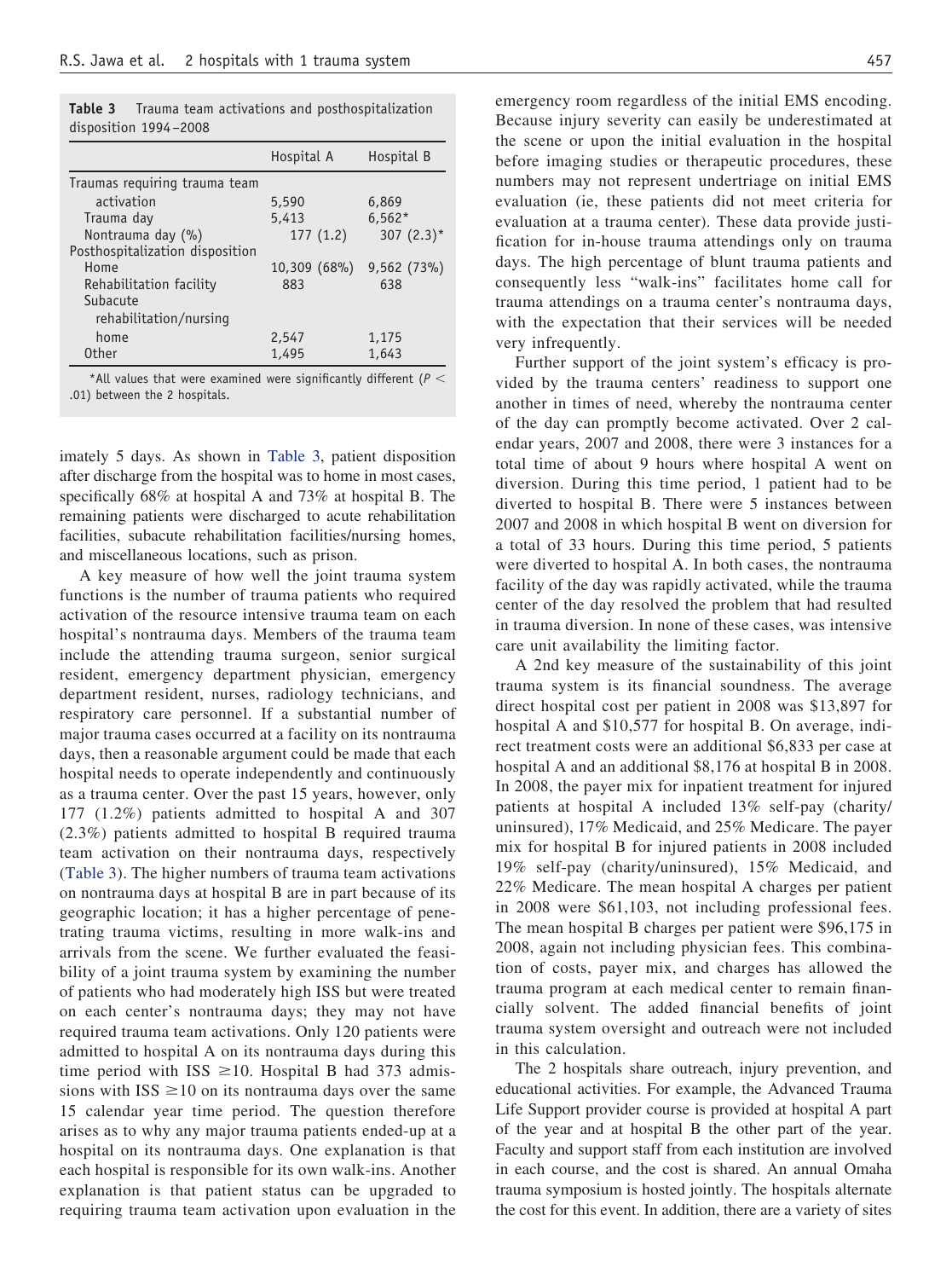that our outreach coordinators visit annually. By visiting different sites, efforts are not duplicated, and greater time can be spent at each visit and more referral hospitals can be covered. The programs also provide consultative visits to smaller facilities seeking to attain trauma credentialing. The 2 sites also participate in various injury-prevention activities. Both hospitals provide staff for the same event, if necessary; however, frequently, there is a division of labor so that more key events are covered. Finally, our joint trauma system's efficacy is validated by examination of the National Trauma Data Bank registry. In 2008, mortality at both hospitals was at about the 50th percentile in comparison with similar-sized level I trauma centers. $8$ 

#### **Comments**

In summary, the advantages of our collaborative trauma system are that it maintains the "prestige" and capabilities of comprehensive (comparable to ACS level I) trauma center designation at 2 otherwise competing medical schools/ medical centers, shares the economic burden of caring for the uninsured and underinsured between 2 facilities, secures extramural oversight of morbidity/mortality and quality, facilitates cooperative educational and outreach ventures, and maintains a fiscally viable trauma program at each institution. Treatment at a level 1 trauma facility has been conclusively demonstrated to save lives in the care of injured patients. Mackenzie et al<sup>[9](#page-6-1)</sup> in 2006 compared mortality at 18 level 1 trauma centers with 51 nontrauma centers in 14 states. They found that case-mix adjusted in-hospital mortality (7.6% vs 9.5%) and 1-year mortality (10.4% vs 13.8%) were significantly lower at level 1 trauma centers. Their data suggested that differences in mortality rates were primarily because of patients with more severe injuries. Specifically, there are an additional 3.4 lives saved per 100 trauma patients treated at a trauma center, with a mean of .7 years of life gained per patient, at an incremental cost per life-year gained of \$36,319.[7](#page-5-6) Our comprehensive joint trauma system provides this level of service.

Although care at designated trauma centers saves lives, the centers' ability to care for injured patients is hampered by the high cost of trauma care<sup>7</sup> coupled with the substantial proportion of patients who have a limited ability or inability to pay for their care. The cost of uncompensated care has been cited as the number one reason for trauma center closure.<sup>4</sup> In the United States, about  $15\%$  of the population has no health insurance and 12% of the population is cov-ered by Medicaid.<sup>[10](#page-6-2)</sup> Although there is some variation by state, hospital and physician reimbursement for care of Medicaid participants is far below that of private insurers. The level of reimbursement is often less than the hospital/ physician cost of providing overall medical care.<sup>[11](#page-6-3)</sup> More than one third of trauma patients at hospital A or B had either no ability to pay or had a limited ability to pay (ie, were covered by Medicaid). In contrast to the troubling findings of Dailey et  $al<sub>1</sub><sup>4</sup>$  $al<sub>1</sub><sup>4</sup>$  $al<sub>1</sub><sup>4</sup>$  our joint trauma system generates revenue for each hospital. In evaluating our cost data, closure of the trauma program at either hospital would result in a net revenue loss at both hospitals for at least 2 reasons. First, services that support the trauma programs (eg, computed tomography services and personnel, respiratory care equipment and personnel, and emergency department personnel) would still be needed by the other resource intensive services of these tertiary care referral centers. Second, if either hospital closed, there would be a substantial increase in patients who could not pay or were able to minimally reimburse the remaining trauma center. These effects would at the very least substantially decrease the financial solvency of each institution and could render the remaining trauma center altogether insolvent. Our findings mirror a cost analysis performed in Philadelphia, PA, which allowed 2 separate hospital campuses to remain as functional trauma centers[.12](#page-6-4) Finally, additional cost savings were realized in Omaha when the regional air ambulance service was formed in July 1997 by joining 2 competing services.

Another measure in evaluating a trauma center's financial soundness is the per patient index hospitalization charge. If per patient charges were significantly higher with a joint trauma system than in a single level I trauma center facility, then an argument could me made against a cooperative trauma program. However, as noted previously, the per patient charges at both of our institutions are comparable to those found by Mackenzie et  $al^7$  in a study of the costs of patient care at trauma centers. They found that the mean index hospitalization charge, including physician fees, was \$80,407 at trauma centers in 2005 US dollars. Our systems' per patient charges are comparable to the costs at trauma centers in other medical facilities, especially when considering that our numbers are in 2008 US dollars versus 2005 US dollars. Given the limited number of joint trauma systems, as listed later, data from Mackenzie et al likely, overwhelmingly if not exclusively, represent the charges of trauma care in single institutional trauma centers that are not a part of a joint system.

To cope with the economic turmoil, many trauma centers have closed or "de-designated," and a variety of alternate trauma system models have been developed. A joint trauma system was maintained in Erie, PA, for nearly 15 years, starting in 1983. Two hospitals cooperated to provide a regional trauma service (Tri-state Regional Trauma Center) whereby the trauma surgeons worked at the 2 facilities on alternating days[.13,14](#page-6-5) A similar program was developed in Philadelphia, PA, where an integrated trauma program was developed at 2 separate campuses. The impetus for this was the merger of 2 academic-affiliated hospitals.<sup>[12](#page-6-4)</sup> Before this merger, the 2 trauma centers were competitors; each hospital managed about 1,000 trauma patients annually before the merger. Another approach was pioneered in Illinois in which 2 separate medical facilities alternate trauma center status yearly.[15](#page-6-6) They share a trauma director and trauma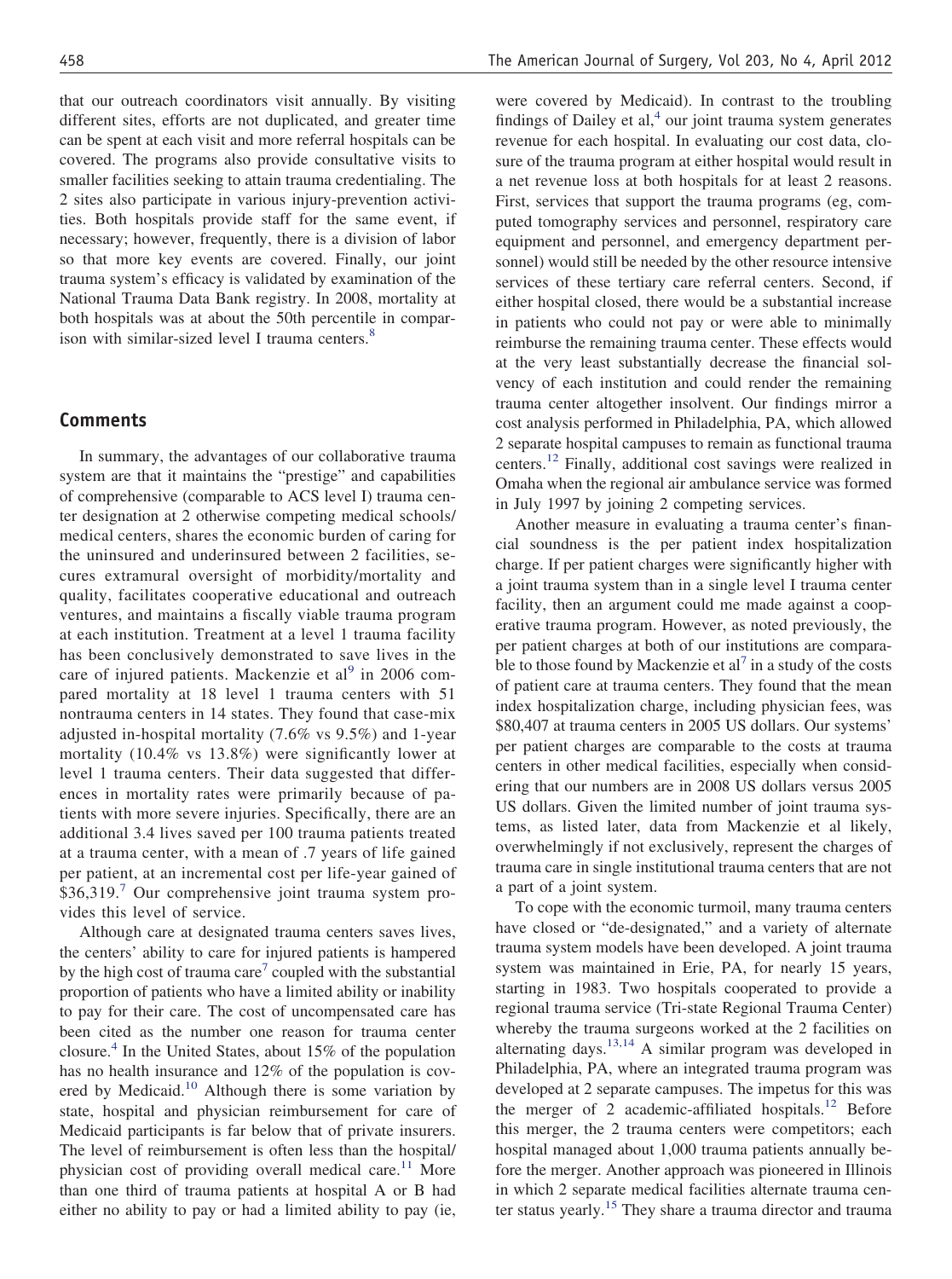nurse coordinators. Their trauma surgeons and trauma surgery residents go to the designated trauma center for the year. They found an eventual 95% appropriate triage to the trauma center of the year by EMS. The shared facilities are recognized as a state-verified level 1 trauma center. This concept of disparate health systems collaborating to care for injured patients gained attention in the public press in 2009 when the Cleveland Clinic and MetroHealth Systems teamed up to create a regional trauma network, the Northern Ohio Regional Trauma Network.[16](#page-6-7) Our model of trauma care provides another cooperative way for institutions to provide trauma care.

Although the trauma surgeons and surgical residents on the trauma service at each trauma center in Omaha remain at their native institution, there is sharing of various subspecialists. For example, several neurosurgeons and hand surgeons are credentialed at both institutions. This is an added benefit of a joint system given the crisis level shortages of select specialties in various municipalities. Furthermore, in the event of situational crises (eg, power outage) at the trauma center of the day, the 2 hospitals have been able to rapidly activate the nontrauma center of the day, with a total of 8 instances in which trauma patients were diverted to the nontrauma center of the day.

The joint trauma program has been well received by surgical residents and trauma attending because there are days to decompress the service after busy trauma nights. Our model provides an interesting solution with regards to surgical residency work-hour restrictions as they relate to the trauma service. Senior-level residents are in-house only on a hospital's trauma day and are thereby more accessible on their nontrauma days. Although performed in a limited manner at both facilities presently, with the coming further resident work-hour restrictions, conceivably, the coverage on some of the trauma days at each facility could be performed more frequently by midlevel residents with an inhouse attending. Given the additional costs that each institution would face in terms of hiring additional staff (physician extenders/physicians) to facilitate coverage of the trauma service with these work-hour restrictions, our model represents an innovative solution to the probable upcoming manpower shortfall. Given the limited overall trauma volume and the small number of severely injured patients seen at each center on its nontrauma nights and the additional cost to each facility to compensate trauma surgeons for nightly in-house coverage, in-house trauma surgeon coverage occurs only on trauma nights.

As noted by Trooskin et  $al<sup>12</sup>$  and Schiller and Anderson,<sup>15</sup> a key component in maintaining joint trauma center systems is a central administrative/oversight committee. This also facilitates ongoing quality improvement. As discussed earlier, our system has monthly joint peerreview meetings, morbidity and mortality conferences, and discussion of system-related issues. Furthermore, by performing joint peer review, there is an extramural method for evaluating each other's performance. Specifically, an attending physician from each hospital's trauma team attends the monthly peer-review meeting at the other hospital. Furthermore, difficult or unresolved cases are submitted to the trauma medical director of the opposite hospital for review. Additionally, there are joint educational and outreach programs. Finally, by having a collaborative trauma system, we have a better ability to evaluate system issues as they relate to EMS because the 2 hospitals constitute the only level 1 equivalent trauma center in our metropolitan area. Hence, suboptimal triage decisions can be examined for educational purposes and quality control. Finally, the joint trauma program has been well received by EMS, in part because the 3 days that one trauma center cares for injured patients and 4 days that the other trauma center cares for injured patients has not been changed since program inception.

A mass disaster event occurred in 2007, where a lone gunman opened fire at an Omaha shopping mall; this resulted in multiple casualties. $17$  Both hospitals functioned together as trauma centers that day.

## **Conclusions**

Competition in medicine is an important reason for the existence of multiple trauma centers and ambulance services or air medical services in a given area. Omaha requires only 1 active trauma center on any given day. The desire of each medical center to actively participate in trauma care has been used successfully to generate a cooperative model. This system not only has the economic advantage of dividing the number of days of trauma care and the sharing of various staff members among the 2 facilities but also the quality control advantage of oversight by otherwise separate entities. We believe that our model of trauma care could be used by others to defray the cost of trauma care and decrease trauma center closure. It would appear to be especially well suited for other moderate-sized cities with higher blunt trauma penetrance.

# <span id="page-5-0"></span>**References**

- <span id="page-5-1"></span>1. Available at: [http://nationaltraumainstitute.org/pdf/case\\_trauma\\_funding.](http://nationaltraumainstitute.org/pdf/case_trauma_funding.pdf) [pdf.](http://nationaltraumainstitute.org/pdf/case_trauma_funding.pdf) Accessed October 24, 2010.
- 2. Finkelstein EA, Corso PS, Miller TR. The Incidence and Economic Burden of Injuries in the United States. New York, NY: Oxford University Press; 2006.
- <span id="page-5-3"></span><span id="page-5-2"></span>3. WISQARS. Available at: [http://www.cdc.gov/injury/wisqars/index.html.](http://www.cdc.gov/injury/wisqars/index.html) Accessed October 23, 2010.
- <span id="page-5-4"></span>4. Dailey JT, Teter H, Cowley RA. Trauma center closures: a national assessment. J Trauma 1992;33:539 – 46.
- <span id="page-5-5"></span>5. Shen Y-C, Hsia RY, Kuzma K. Understanding the risk factors of trauma center closures: do financial pressure and community characteristics matter? Med Care 2009;47:968 –78.
- <span id="page-5-6"></span>6. Available at: [http://www.traumafoundation.org/restricted/tinymce/](http://www.traumafoundation.org/restricted/tinymce/jscripts/tiny_mce/plugins/filemanager/files/publications/) [jscripts/tiny\\_mce/plugins/filemanager/files/publications/.](http://www.traumafoundation.org/restricted/tinymce/jscripts/tiny_mce/plugins/filemanager/files/publications/) Accessed October 24, 2010.
- 7. MacKenzie EJ, Weir S, Rivara FP, et al. The value of trauma center care. J Trauma 2010;69:1–10.